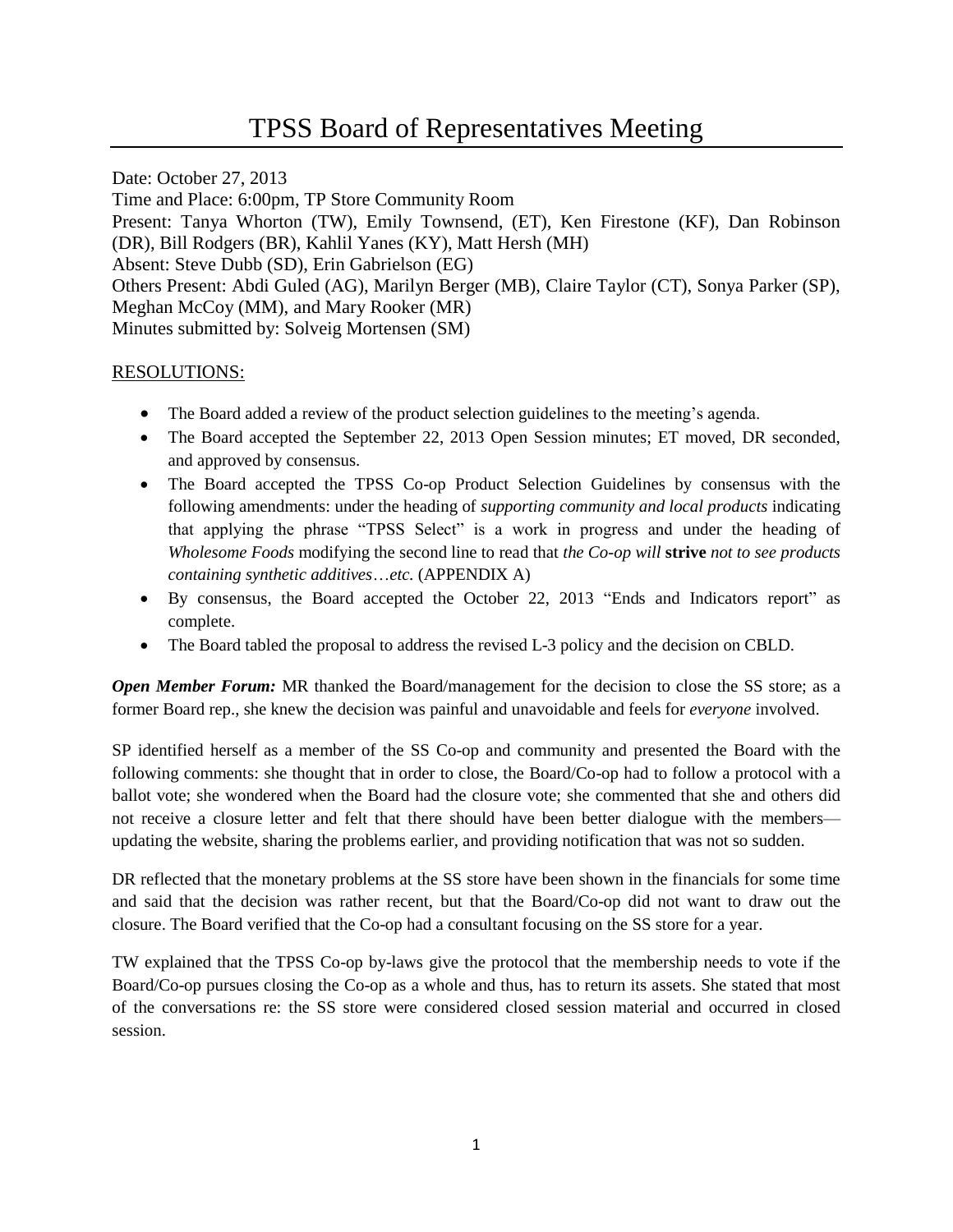In regards to members not receiving a letter about the closure, ET relayed that, presently, the Board is asking members to update their contact information with the Co-op and noted that the Board is aware that incomplete member records is an issue right now.

SP also stated that many SS store employees seem to be missing already and asked if they were being retained and, specifically, if they were being retained through the store closure date. MB responded that the Co-op (TP store) is bringing on as many of the SS store employees as they can and that some absences could be explained by how, presently, the Co-op is still having employees work at both stores. She confirmed that the remaining employees will be on the payroll through closing.

Another member commented that the SS store's closure did not come as a surprise; she learned of the store's issues at the Annual and Member-Owners meetings and saw information on the Co-op's website.

*Product Selection Guidelines*: Meeting participants gave feedback on the updated draft of the "TPSS Coop Product Selection Guidelines" document, which now incorporated the Co-op's former lead buyer's revisions. The Board evaluated the line re: "*not selling products containing synthetic additives and/or artificial coloring, preservatives, and flavorings"* and whether the Co-op is able to do this at all times. They compared its wording to that of the aim re: GMOs and decided to include the word "strive."

AG noted that a presenter, who is part of the Co-op's coming educational series, will receive these guidelines.

Meeting participants further discussed the issues with selecting and distinguishing products. Describing the goals of the *TPSS select* products, MR explained that she wants to support local but does not want foods treated with pesticides and would like there to be a way to distinguish amongst local products. ET noted how some co-ops identify their local sellers who may not hold the organic certification, but grow organic. The dilemma of product selection was also raised in regards to carrying seasonal products for all seasons. One rep. cautioned against dropping products that would lose market share even if they were not considered the healthiest. She described the way other co-ops use the good housekeeping seal of approval to scale how "green" a product is deemed. She suggested that the Co-op use a similar system. Another rep. talked about better, explanatory signage. MM suggested that the PSG Committee could address these issues and, possibly, recruit members to research local farms. **The GM requested that the PSG Committee review and research a rating system for the various products sold at the Co-op.**

*GM Report:* AG shared that he rescheduled a meeting with the OTBA representatives. He also reported that the generator is working well and ran effectively during several brief power outages.

Following up on a previous member's inquiry, ET asked for an update on 401K plans as options for employees. AG confirmed that a retirement planning representative spoke to employees. MB relayed that, however, currently, the Co-op is not offering contributions to 401Ks. She explained that, in the past, the fees on the plans cost more than the contributions, and the Co-op wants to explore better options.

*Ends and Indicators:* The Board reviewed the "October 2013 Ends and Indicators Update*."* They discussed how "shrink" or lost product is handled. AG confirmed that compostable items are set aside to be brought home and composted by members. MB explained that, currently, the debt to equity is showing as higher than .5, mainly, because of the losses at the SS store. AG shared that he met with Jim Johnson and is waiting for a proposal on reconciling and correcting the membership list.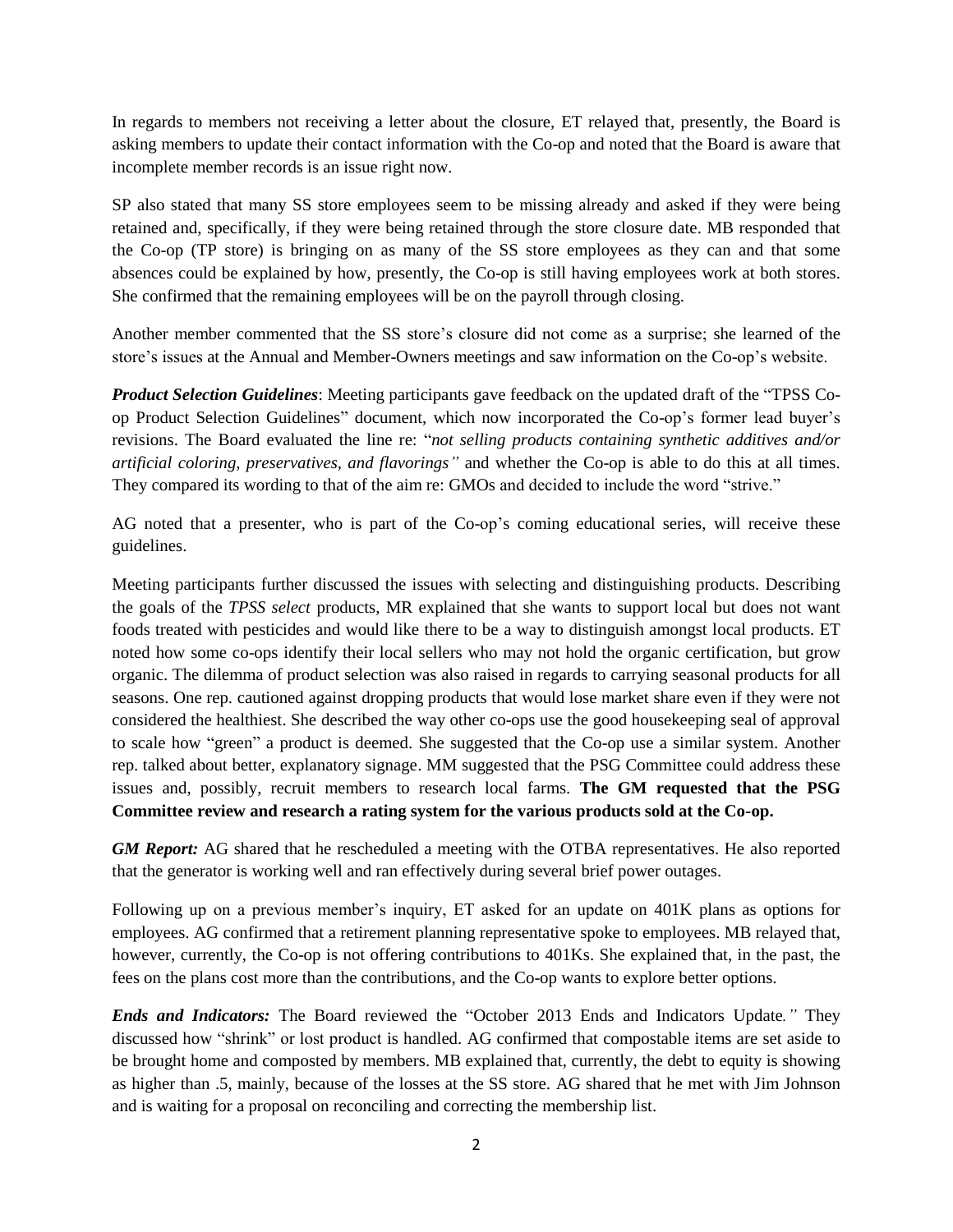The Board and GM discussed how to further streamline the processing of new memberships; AG described the logistical challenges posed: currently employees must use two different machines and keep membership funds separate from purchases. He stated that he will follow up with Jim Johnson of the Common Market; their store uses the same POS system.

The Board understood that at this time, a member survey is a higher priority for the Co-op than an employee survey. Management estimated that the employee survey will occur next year.

SP asked if this Ends and Indicators document could be shared with Co-op members: the Board and management discussed how it was composed under the assumption that it is an internal working document. **They suggested doing a summarization; MB planned to write a summary of the "October 2013 Ends and Indicators Update" for the newsletter.**

*Report from FAC*: DR reviewed the August Combined Profit and Loss statement and noted that the TP store generated a net income of \$8,722 and the SS store lost a net amount of \$1,361. Furthermore, he said, in August, the TP store allocated \$8,500 for the expansion and the SS store allocated zero. DR confirmed that the entire cost of the audit is \$45K, but the installment payments are \$10K. **He shared that the FAC planned to have the Co-op's Finance Manger talk at the next Board meeting.**

*Report from Expansion Committee about meeting with CW Architects:* KF reported that AG, MB, and he attended a meeting with CW Architects, where they strongly advised the Co-op to devise a preliminary business plan with 5 year projections and meet with the City and decide on directions. KF emphasized the importance of doing an accurate customer survey and focus groups to help learn what direction the Co-op wants to take and to get feedback on, such things, as products and priorities.

KF shared other important considerations for the expansion: following up with the new city manager about public-private partnerships; determining where the City wants the Co-op; having a meeting at City Hall and pointing out that the Co-op keeps this area from being a food desert; considering more space and doing more price points and/or having a multipurpose room with an area for cooking and classes; and finally having a conversation with the Turners about the building.

**Report from Nominations/feedback** *"TPSS Board of Representative Election Ballot Counting Procedures for 2013"* KY shared that this document modified the procedures to include electronic voting: five people will count the votes and electronic votes will be printed and counted with paper ballots. She stated that the Nominations Committee (NC) will inform the Board if they pursue offering *only* electronic voting.

TW commented on the new method in the case of multiple votes from one member, which is to count the first vote found. TW explained that the last group of elections volunteers were usually able to determine what the member intended in the case of multiple ballots. KY explained that for questionable votes the NC planned to discount them, but contact the member to inform them for the next election. KY also explained that they want to give responses within twenty-four hours and they have kept all the nominees up to date in terms of events and tried to keep them informed throughout this process.

*Board Office Continuity:* TW read the Co-op guidelines regarding officer replacements and asked Board reps. to think about continuity for the next year. The Board noted that CBLD will be holding an event on expansion in November 2013.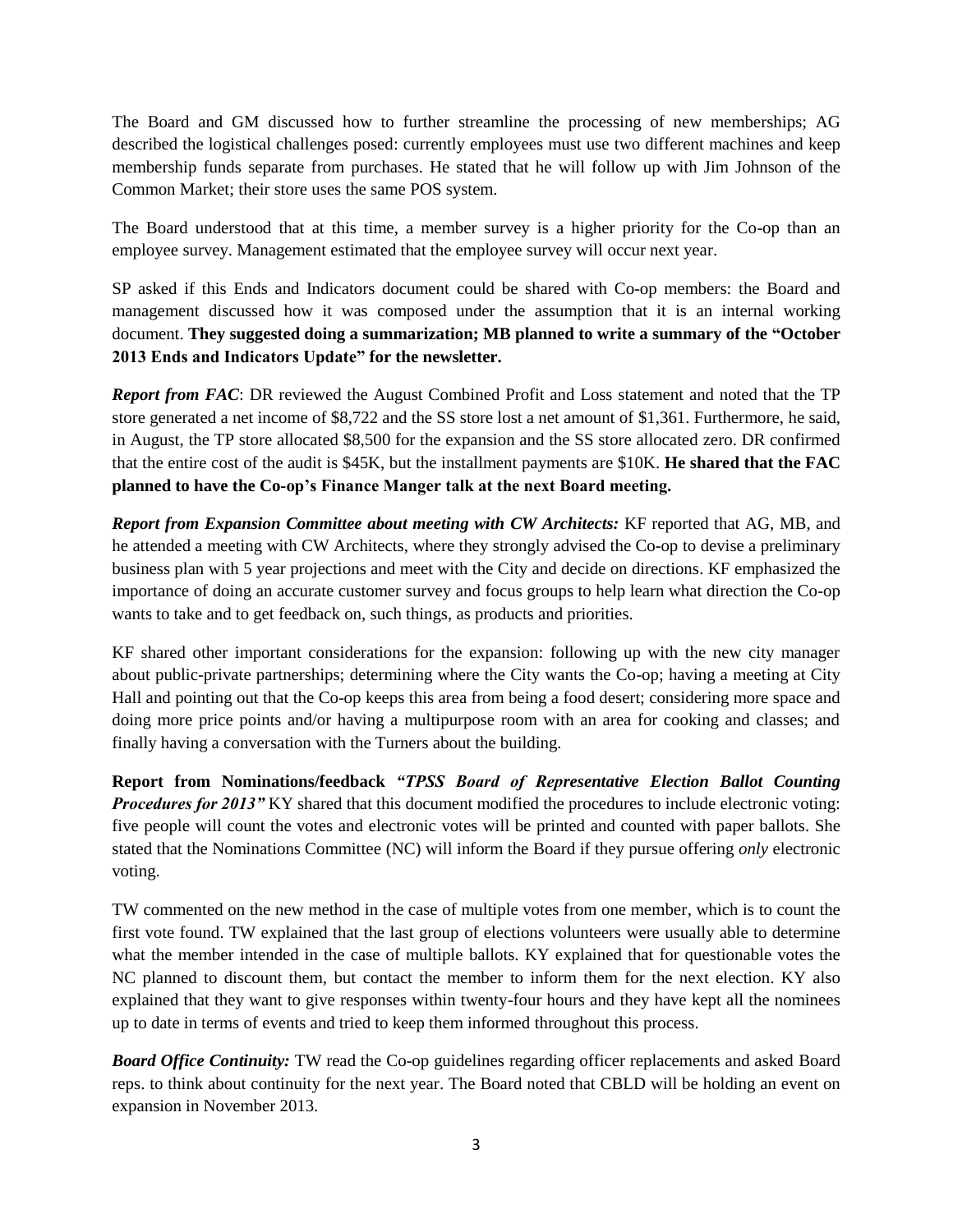Meeting adjourned at 8pm.

Future agenda items: Revised Policy L-3 CBLD Release of the "Oct. 2013 Ends and Indicators Update" document

| Term 2013:              |        |        |        |                                                  |        |   |        |        |        |   |        |
|-------------------------|--------|--------|--------|--------------------------------------------------|--------|---|--------|--------|--------|---|--------|
| Rep.                    |        |        |        | Dec. Jan. Feb. Mar. Apr. May Jun Jul Aug Sep Oct |        |   |        |        |        |   |        |
| Dubb                    | ∗      | ∗      | ∗      | ∗                                                | ∗      | ∗ |        | *      | *      | ∗ |        |
| Firestone               | ∗      | $\ast$ | $\ast$ | $\ast$                                           | $\ast$ | ∗ | ∗      | $\ast$ | $\ast$ | ∗ | $\ast$ |
| Gabrielson <sup>*</sup> |        | ∗      |        | $\ast$                                           | $\ast$ | ∗ |        | $\ast$ | $\ast$ | ∗ |        |
| Hersh                   |        | $\ast$ | $\ast$ | $\ast$                                           |        | ∗ | *      | $\ast$ | $\ast$ | ∗ | $\ast$ |
| Robinson                | ∗      | $\ast$ |        |                                                  | $\ast$ | ∗ | $\ast$ | $\ast$ | *      | ∗ | $\ast$ |
| Rodgers                 | $\ast$ | $\ast$ | $\ast$ | $\ast$                                           | $\ast$ | ∗ | $\ast$ | $\ast$ | $\ast$ | ∗ | $\ast$ |
| Townsend                | ∗      |        | ∗      | $\ast$                                           | $\ast$ | ∗ | *      | $\ast$ | $\ast$ | ∗ | *      |
| Whorton                 | ∗      | ∗      | ∗      | $\ast$                                           | $\ast$ | ∗ | *      | *      | *      | * | ∗      |
| Yanes                   | ∗      | $\ast$ | ∗      | $\ast$                                           | $\ast$ | ∗ | *      | ∗      | ∗      |   | ∗      |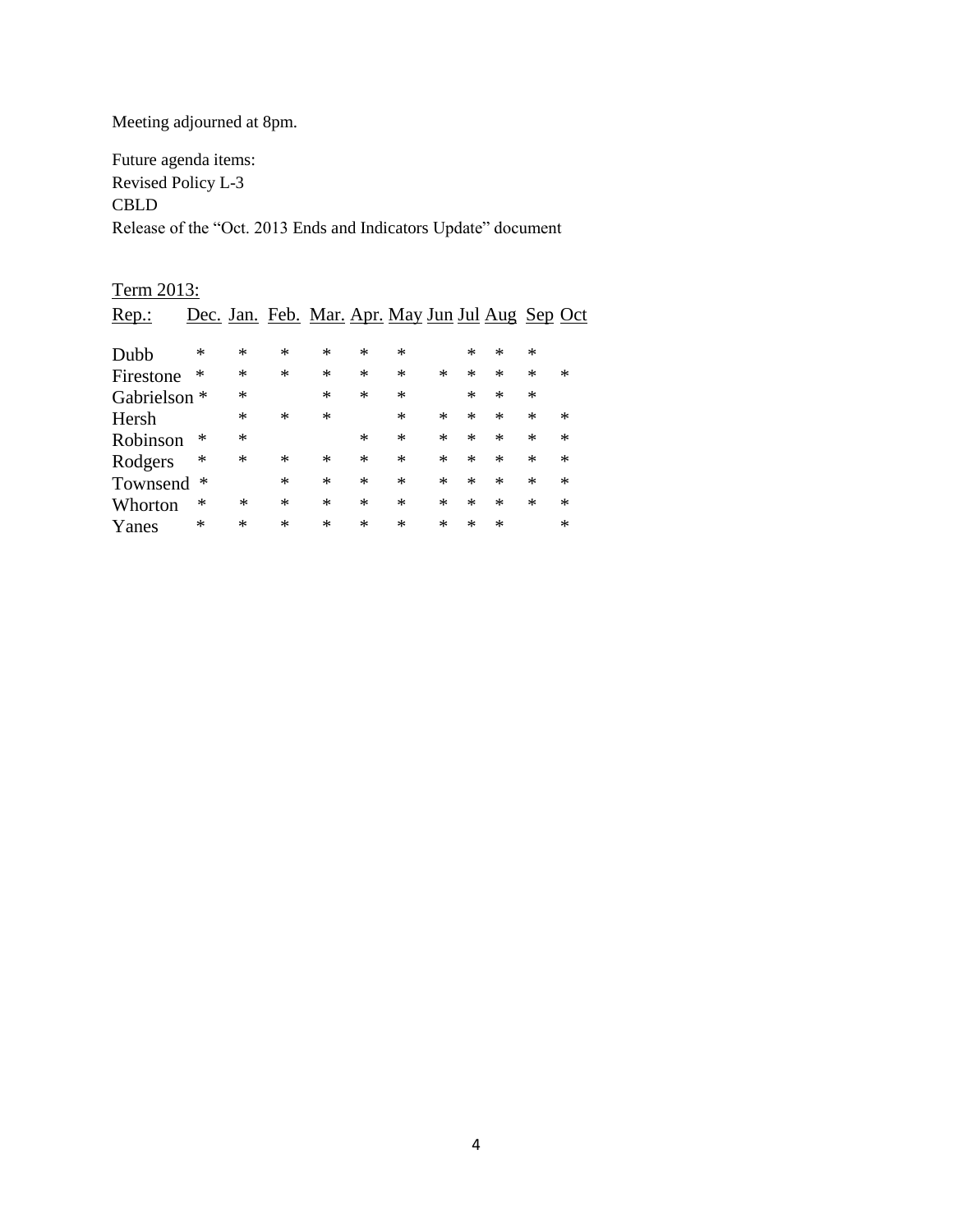**APPENDIX A:** 



## **TPSS Co-op Product Selection Guidelines – Approved 10/27/2013**

Takoma Park Silver Spring Co-op promotes healthful living by offering wholesome foods, high quality products and community resources in a clean, friendly and cooperative grocery store ... that you own!

The following product selection guidelines were approved by the TPSS Board of Representatives to promote healthful eating, healthful communities and a healthful environment. They are meant to guide staff as they exercise judgment in making decisions about different product lines.

Members are invited to give input on purchasing decisions, as well as the evolution of these guidelines through the suggestion box, interaction with our staff, or proposals to the Board for amendment of these guidelines.

#### **Quality**

The Co-op will make every effort to provide its members with reliable sources of fresh, high-quality, organic or sustainably grown food, supplements and body care products. The Co-op considers quality to include purity, freshness, taste, desirability as well as the considerations outlined throughout this document.

#### **Wholesome Foods**

The Co-op will prioritize foods with a minimum of processing and refining, but does not prohibit items solely due to processing.

The Co-op will strive to not sell products containing synthetic additives and/or artificial coloring, preservatives, and flavorings.

#### **Organically Grown**

The Co-op will emphasize organically grown food products. We will carry organic products while keeping in mind the following factors that may tip the balance in favor of carrying non-organic products in addition to, or instead of, organic:

1) Locally grown or sustainably produced;

2) Lack of availability of a comparable organic product, yet consistent with the rest of the product selection guidelines.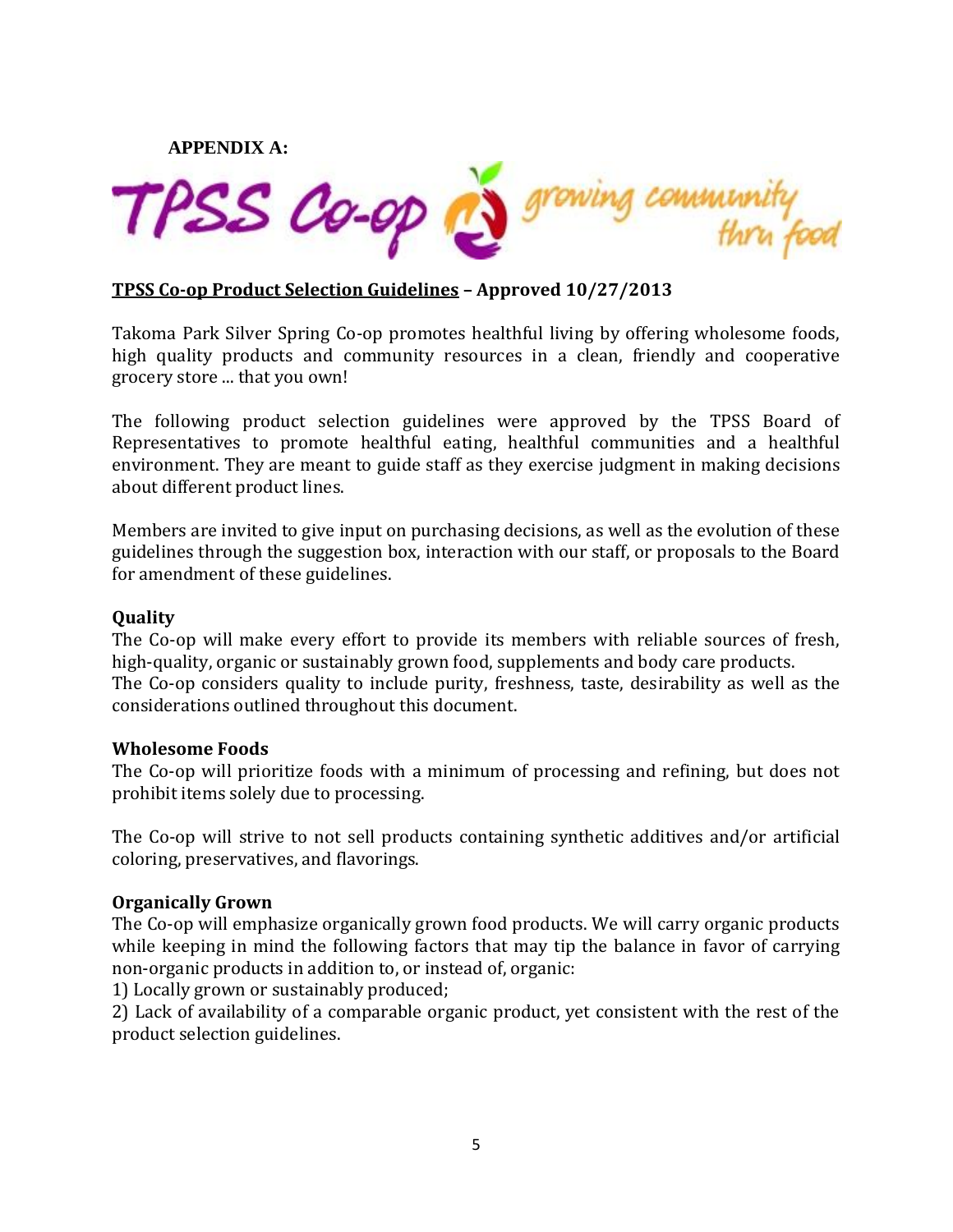## **Genetically Modified / rGBH**

The Co-op will seek to diminish products that contain genetically modified organisms (GMOs). We will make every effort to provide customers with a full range of products that, to the best of our knowledge, do not contain genetically engineered ingredients, such as products that are certified organic, or are explicitly labeled as non-GMO.

The Co-op will prioritize carrying fish, poultry, and meat products that are organic or free of growth hormones and/or antibiotics. We will give preference to dairy products that are organic or free of growth hormones and/or antibiotics.

## **Environmental**

**Types of foods or products:** We will prioritize those foods and products with the smallest carbon footprint.

**Amount and type of packaging:** We will prioritize goods sold in bulk or minimal packaging, limit the number of products sold in non-recyclable or energy-intensive packaging, encourage recycling and use of recycled and biodegradable containers, and encourage manufacturers and distributors to make products available in recyclable packages.

**How the food or product was made:** The Co-op will prioritize organic, biodegradable, compostable, non-dyed paper products, and low and no-phosphate detergents.

**Where the food was made:** The Co-op will consider "food miles" impact, prioritizing those products that require the least transportation and result in the least pollution.

**Truth in advertising:** The Co-op will strive not to carry products that make false or misleading nutritional, environmental or ingredient claims on the package.

## **Animals**

**Eating Animals and Animal Byproducts:** Sale of animal parts and byproducts is limited to naturally- or organically-raised animals with some consideration also given to quality-oflife issues in the raising and slaughtering of the animals.

**Laboratory Testing on Animals:** The Co-op will carry primarily health and body care products that are not tested on laboratory animals.

## **Supporting Community and Local Products**

In order to support community endeavors and locally-produced goods and produce:

The Co-op will prioritize local products that are grown and produced within a 50-mile radius of the store and regional products that are grown and produced within a 250-mile radius of the store.

The Co-op will promote local sustainable farming by maintaining a network of growers who do not use pesticides and sell produce directly to the Co-op. These growers will be selected through a stringent selection process to ensure healthful, sustainable and pesticide-free agricultural practices, regardless of whether they have attained "organic'